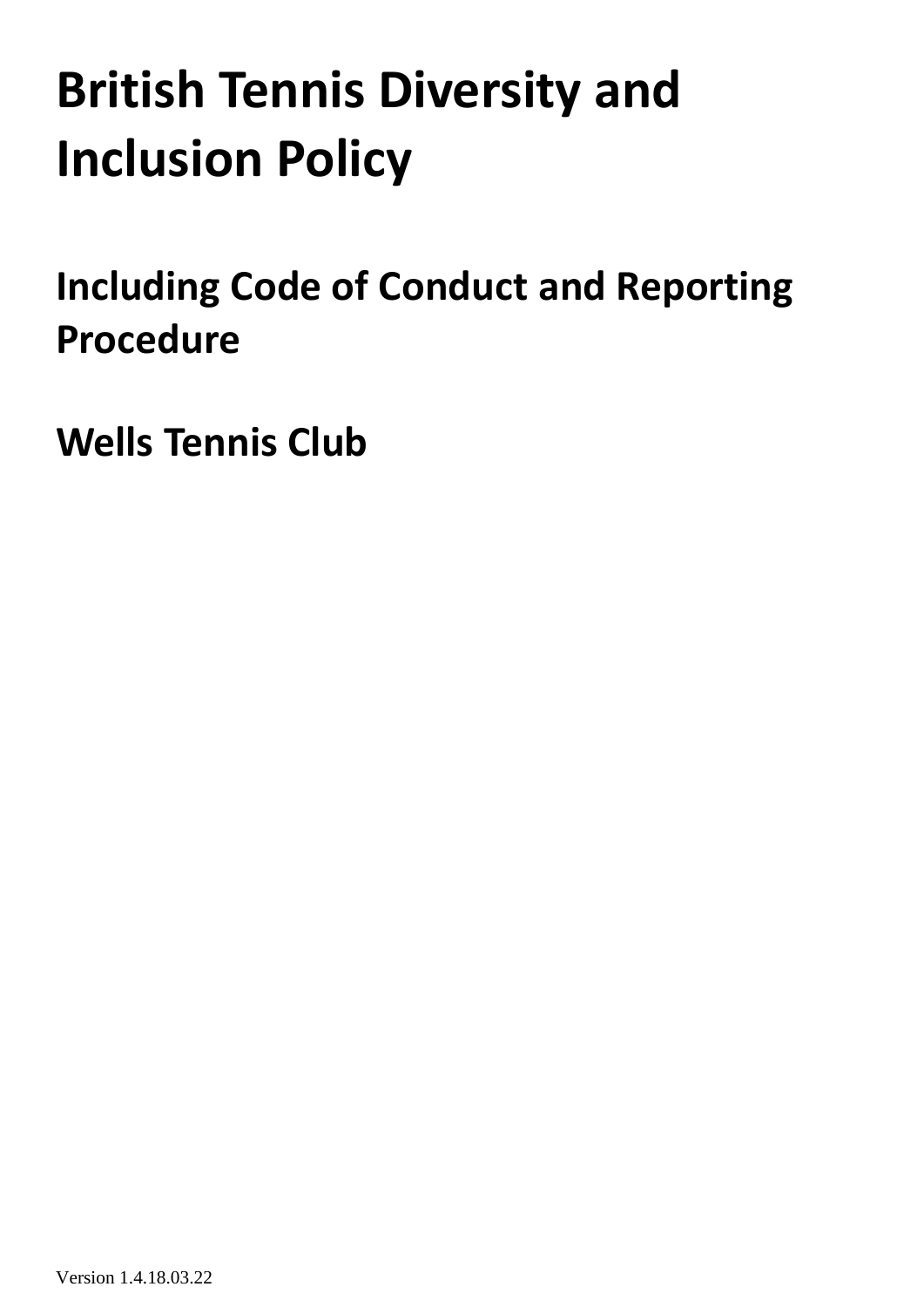# **Concern Reporting Procedure**

Anyone who has concerns that they or someone else is being discriminated against or has been a victim of discriminatory language or behaviour should:

| <b>Respond</b> | Listen carefully to what the person is telling you. Do not interrupt; keep questions to a<br>minimum; do not promise to keep the information secret                                                                                                                                                                                                                                                                                                                          |                                                                                                                                                                                                                                                                                                                                                                                                                                                                                                                                                                                                                                                            |
|----------------|------------------------------------------------------------------------------------------------------------------------------------------------------------------------------------------------------------------------------------------------------------------------------------------------------------------------------------------------------------------------------------------------------------------------------------------------------------------------------|------------------------------------------------------------------------------------------------------------------------------------------------------------------------------------------------------------------------------------------------------------------------------------------------------------------------------------------------------------------------------------------------------------------------------------------------------------------------------------------------------------------------------------------------------------------------------------------------------------------------------------------------------------|
| <b>Refer</b>   | Is someone in immediate danger?<br><b>YES</b><br>Call the police (999)<br><b>THEN</b>                                                                                                                                                                                                                                                                                                                                                                                        | <b>NO</b><br>Talk to the club's Welfare Officer in confidence:<br>Brendan Ring 0781 8844225 or<br>brendanring4@hotmail.com<br>Talk to the LTA Safeguarding Team * (020 8487<br>7000) as soon as possible [Mon-Fri, 9am-5pm]. If<br>the Safeguarding Team is unavailable and you want<br>advice before the next working day, call the NSPCC<br>(0808 800 5000) or Parent Line Scotland (0800 028<br>2233) if your concerns is about a child.<br>If your concern us about an adult ask them for<br>details of your Local Authority Adult Social Care<br>Services.<br>Hate crime can alternatively be reported through<br>True Vision at www.report-it.org.uk |
| <b>Record</b>  | Write an objective account of your concerns immediately using the Reporting a Concern Form<br>found on the safeguarding page. Send it to the Safeguarding Team within 48 hours of the<br>concern/disclosure (safeguarding@Ita.org.uk)<br>Handling a concern/disclosure can be emotionally difficult. If you would like to talk to someone<br>after making a concern/disclosure, contact the LTA Safeguarding Team by phone 020 8487 7000<br>or email safeguarding@Ita.org.uk |                                                                                                                                                                                                                                                                                                                                                                                                                                                                                                                                                                                                                                                            |

(See appendix C for more details on what to do if a disclosure from a child or adult at risk is made to you)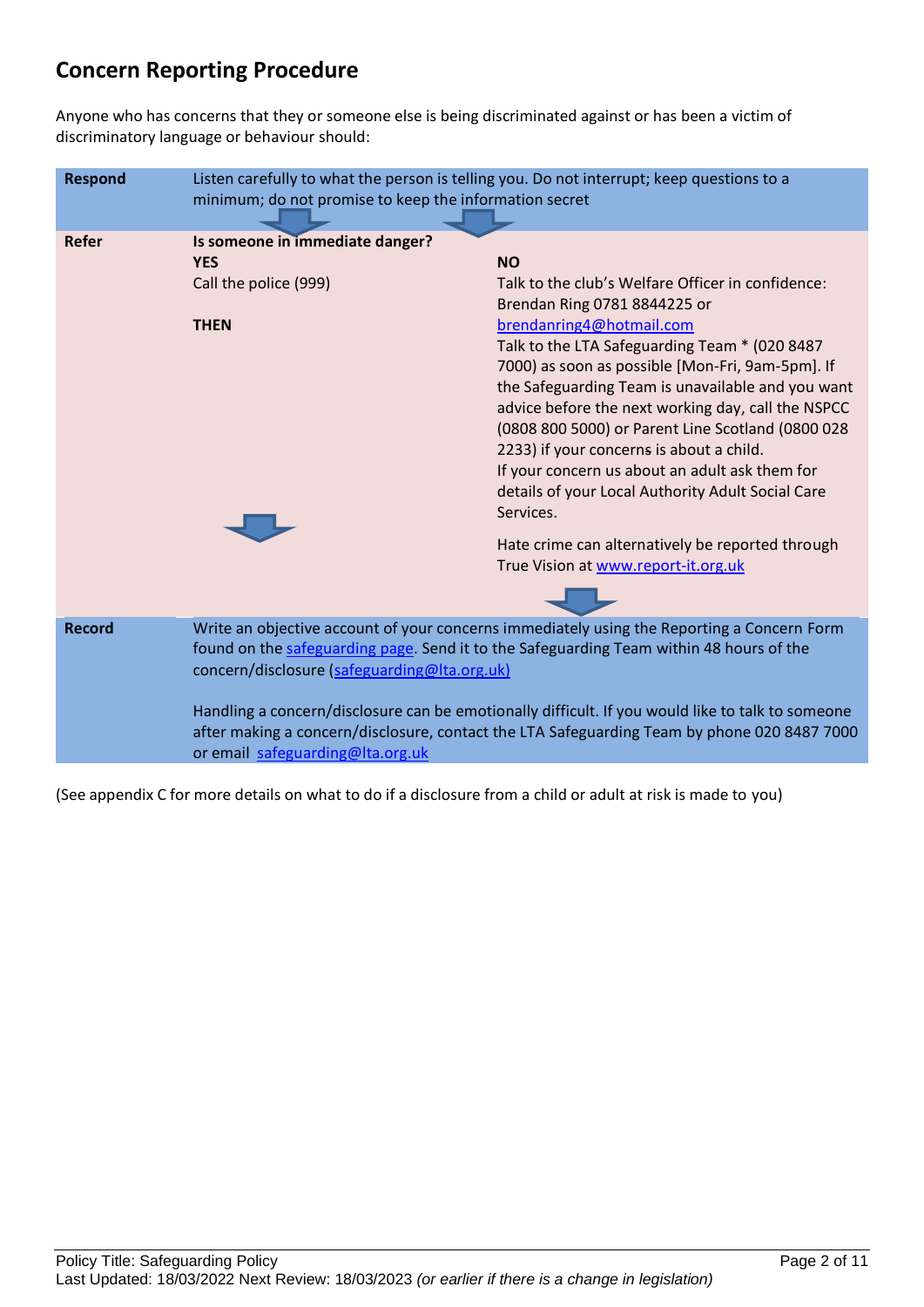#### **Diversity and Inclusion in Wells Tennis Club**

This Policy sets out our commitment and includes our Safe and Inclusive Standards, Code of Conduct (page 8) and Reporting Procedure (page 2) and it supports our overall aims for diversity and inclusion that are to ensure that:

- Tennis is diverse and inclusive
- Diversity and inclusion are embedded in our club's culture and our behaviours
- We create a culture where inclusive leadership thrives
- We take a proactive approach using positive action to ensure that communities and individuals are valued and able to achieve their full potential.

To achieve these aims we believe that everyone involved in Tennis has a vital role to play in promoting diversity and inclusion and we ask everyone to become Safe and Inclusive Tennis Champions – proactively promoting Safe and Inclusive tennis and taking action against all forms of discrimination.

We are proud to have a Diversity and Inclusion Policy that demonstrates our commitment to making tennis diverse and inclusive. The commitment to Diversity and Inclusion is upheld by all - Lawn Tennis Association (LTA), Tennis Scotland, Tennis Wales and the Tennis Foundation.

These commitments are fully supported by the Wells Tennis Club Committee.

Together we can make a positive difference to people from different backgrounds to participate in Tennis at our club.

Thank you.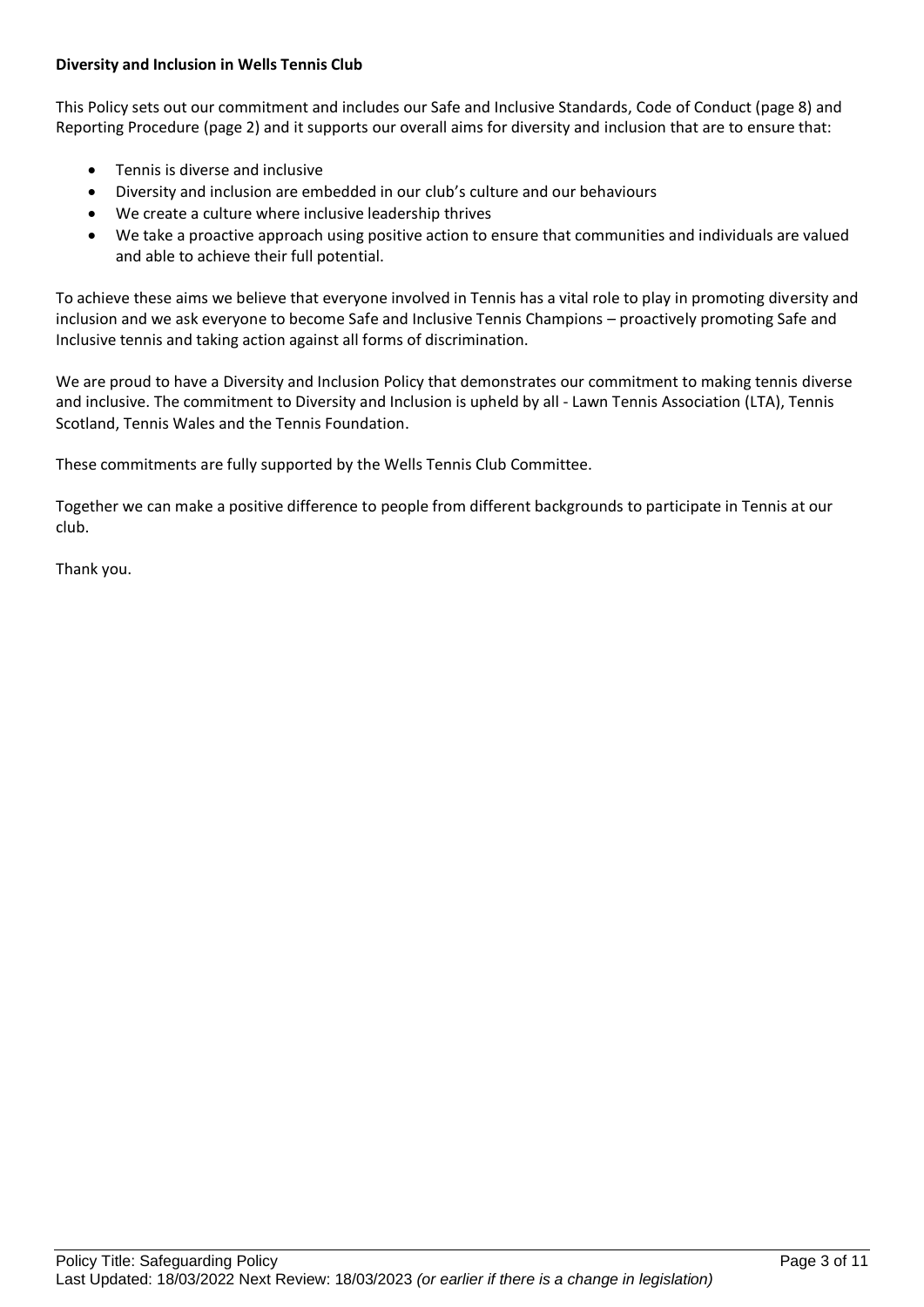#### **Diversity and Inclusion Policy**

#### **1. Policy Statement**

This Diversity and Inclusion Policy, Standards, Code of Conduct and Reporting Procedure are applicable to Wells Tennis Club and is based on similar policies of:

- The Lawn Tennis Association (LTA)
- Tennis Scotland
- Tennis Wales
- The Tennis Foundation.

As a club we contribute actively to enable more people to play tennis more often, in a manner that it is safe, inclusive, and fair. This applies regardless of a person's age, disability, gender reassignment status, sex, marital or civil partnership status, pregnancy or maternity, race, sex, sexual orientation, religion, race or sexual orientation, socio-economic status or any other background.

We recognise that many concerns and/or disclosures may have both safeguarding and diversity and inclusion elements to them. This policy reflects this through its reporting procedures, which replicate the safeguarding concern reporting procedures.

This Policy strives to minimise risk and support our venue, programmes, events and individuals to deliver and experience a positive tennis experience for everyone. The Reporting Procedures in page 2 outlines how to respond to safeguarding or discrimination concerns/disclosures.

## **2. Use of Terminology**

We have adopted the following definitions to explain our approach to diversity and inclusion in tennis:

**Discrimination** – treating someone in a less favourable way and causing them harm, because of their age, disability, gender reassignment, marriage or civil partnership, pregnancy or maternity, race, religion or belief, sex or sexual orientation

**Diversity** – acknowledging, celebrating and respecting the differences between groups of people and between individuals. We will work to ensure that people can be assured of an environment in which their rights, dignity and individual worth are respected, and in particular that they are able to enjoy their sport without the threat of intimidation, victimisation, harassment or abuse.

**Harassment** – unwanted conduct related to a relevant protected characteristic, which has the purpose or effect of violating an individual's dignity or creating and intimidating, hostile, degrading, humiliating or offensive environment for that individual or creates an intimidating, hostile, degrading, humiliating or offensive environment. The focus is on the perception of the complainant not the intent of the perpetrator. Employees can complain of behaviour they find offensive even if it is not directed at them.

**Inclusion** – ensuring that tennis is equally accessible to any member of the community so they can be fully involved in whatever capacity they choose; and that they are supported to achieve their potential in any capacity e.g. player, employee, volunteer, coach or official. We will work to ensure that people have a genuine and equal opportunity to participate to the full extent of their own ambitions and abilities, that they feel respected and valued and are not singled out, with regard to their age, disability, gender reassignment status, sex, marital or civil partnership status, pregnancy or maternity, race, sex, sexual orientation, religion, race or sexual orientation, socio-economic status or any other background.

**Positive action** – Wells Tennis Club is committed to taking positive steps to counteract the effects of physical or cultural barriers – whether real or perceived – that restrict the opportunity for all sections of the community to participate equally and fully. We will ensure that we institute, support or contribute to appropriate measures or initiatives that enable access to tennis and participation in associated activities by people from any group that is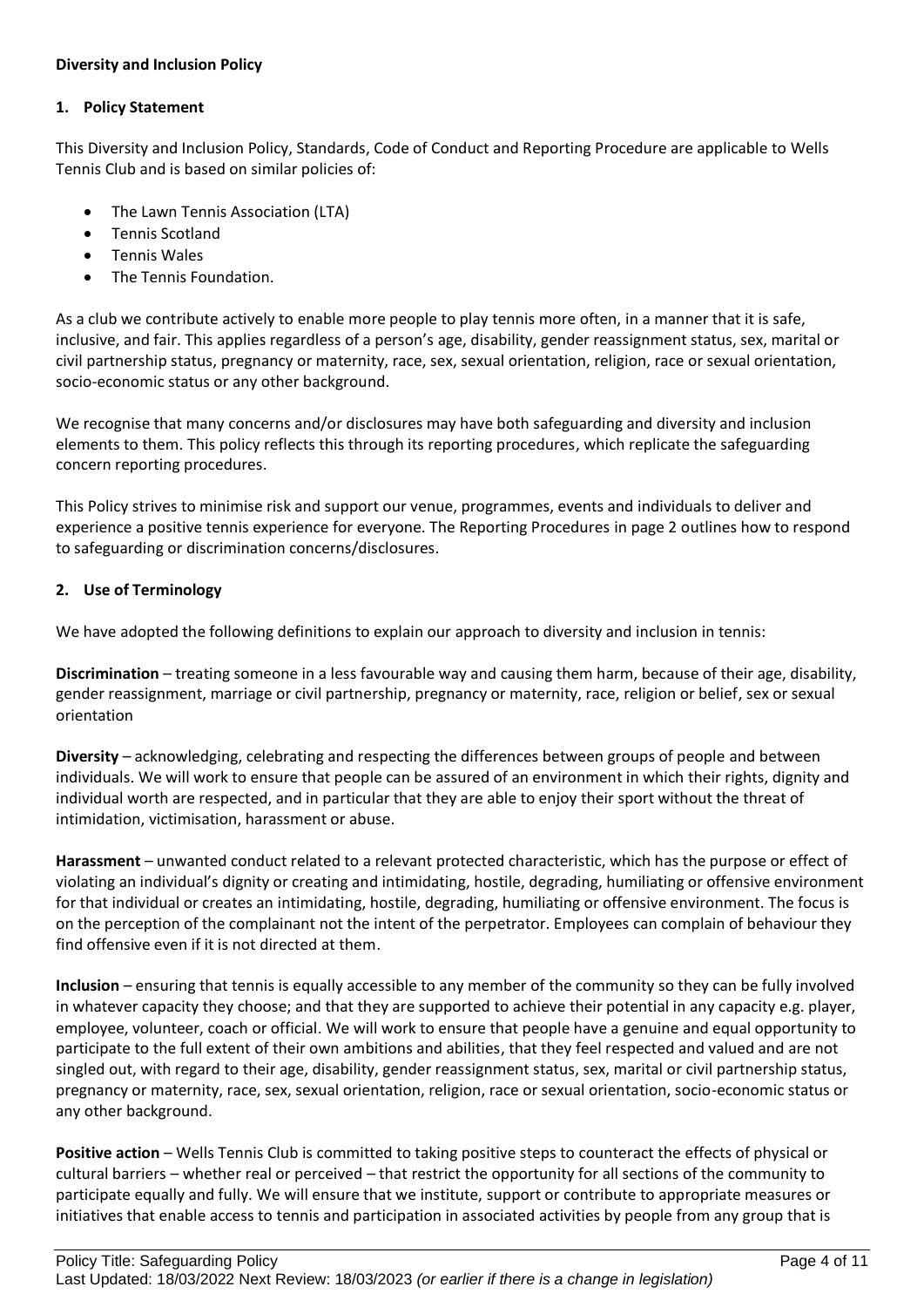under-represented in tennis or has difficulty accessing it and that they can do so with dignity or without being singled out.

(See Appendix A for full glossary of terms)

### **3. Scope**

Wells Tennis Club has direct safe and inclusive responsibility for:

- Staff, consultants, coaches and officials they employ;
- Volunteers, including board members and councillors they recruit;
- Venues they own;
- Events and programmes they run; and
- Ensuring all accreditation requirements are met by accredited coaches, officials and venues.

We recommend and support the development of good diversity and inclusion practice to:

- Accredited coaches, officials and venues;
- Players, parents and carers;
- Volunteers recruited by other organisations;
- Venues hired by or on our behalf
- Club Events.

This Policy is in line with national legislation (see appendix B for details of the relevant legislation) and applicable to our club, specifically to every person and place that we have direct safe and inclusive responsibility for.

#### **4. Responsibility for implementation of the Diversity and Inclusion Policy**

## **Diversity and inclusion is everyone's responsibility: not responding to discriminatory or unacceptable language and behaviour is not an option.**

- The club's Committee and Chair have overall accountability for this Policy and Reporting Procedure, for being the strategic lead on diversity and inclusion and for ensuring compliance with the relevant legislation (see Appendix for details).
- The club's Chair and Welfare Officer have overall responsibility for implementation of the policy.
- The Chair and Welfare Officer of the club are responsible for updating this Policy and Reporting Procedure in line with legislative and organisational developments; and develop a strategic and proactive approach to diversity and inclusion and respond to discrimination concerns.
- The Wells Tennis Club's Welfare Officer is responsible for supporting the club to identify where diversity and inclusion support is required; to implement safe and inclusive procedures; promote diversity and inclusion principles, including the Safeguarding and Reporting Procedure, to all the venues they manage, programmes, events and individuals including players, parents and carers.
- All staff, consultants, coaches, officials and volunteers involved in tennis are responsible for raising diversity and inclusion concerns with the club's Welfare Officer to start with; then the Safe and Inclusive Tennis team if applicable, as outlined in the Reporting Procedure.
- Players, parents and guardians are responsible for upholding the Code of Conduct and Reporting Procedure.
- The Wells Tennis Club committed to:
	- $\circ$  formally adopt this policy.
	- $\circ$  take steps to ensure that our committee, members, participants and volunteers behave in accordance with the policy, including where appropriate taking disciplinary action under our constitution;
	- $\circ$  ensure that access to membership as well as access to participation is open and inclusive;
	- $\circ$  publish accurate information about the location and accessibility of our facilities; and
	- $\circ$  support measures and initiatives that British Tennis may institute or take part in to advance the aims of this policy as part of our commitment to our LTA membership.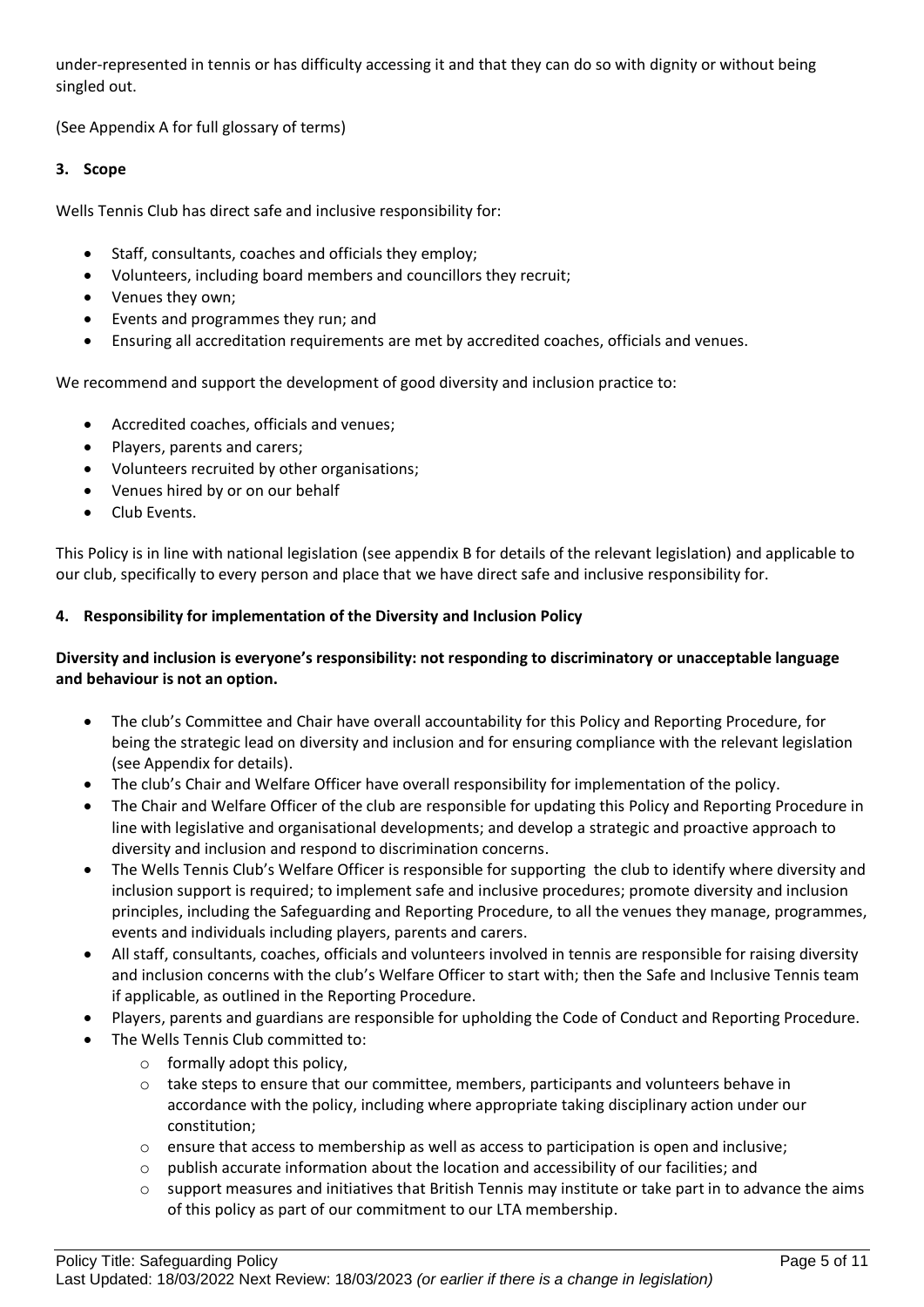Where there is a diversity and inclusion concern/disclosure:

• The individual who is told about, hears, or is made aware of the concern/disclosure is responsible for following the [Concern Reporting Procedure](#page-0-0) above

#### **5. Breaches of the Diversity and Inclusion Policy, Standards, Code of Conduct and Reporting Procedure**

Where there are concerns that diversity and inclusion good practice has not been followed, all staff are encouraged to follow the club's whistleblowing policy; consultants, coaches, officials, volunteers and players are encouraged to:



3. Seek further advice from the Equality Advisory Support Service a call on 0808 800 0082. For further information their website is: http://www.equalityadvisoryservice.com/app/ask

If someone comes to you with a concern around discrimination, listen to their complaint, reassure them and advise them of the routes listed above (1-3).

Breaches of this Policy and/or failure to comply with the outlined responsibilities may result in the following by the LTA, Tennis Scotland, Tennis Wales and/or the Tennis Foundation:

- Venues Potential removal of LTA accreditation
- Staff disciplinary action leading to possible dismissal and legal action.
- Contracted consultants, officials and coaches termination of current and future roles within all four organisations and possible legal action.
- Recruited volunteers, including councillors and board members termination of current and future roles within all four organisations and possible legal action.

Actions taken by staff, consultants, volunteers, officials, coaches, venues, clubs and/or events outside of the LTA, Tennis Scotland, Tennis Wales and/or the Tennis Foundation that are seen to contradict this Policy may be considered a violation of this Policy.

Where an appeal is lodged in response to a safeguarding decision made by the LTA Safeguarding Team and Safeguarding and Protection Committee and/or Licensing and Registration Committee, an independent appeal body such as Sport Resolutions may be used. Their decision is final.

#### **6. Related policies and guidance**

- Safeguarding Policy  **Disciplinary Policy**
- 
- 
- 
- 
- 
- Grievance Policy Harassment Policy
- Bullying Policy Complaints Policy
- Transgender Policy  **Whistle-blowing Policy** 
	- Data Protection Policy And others as may be identified from time to time.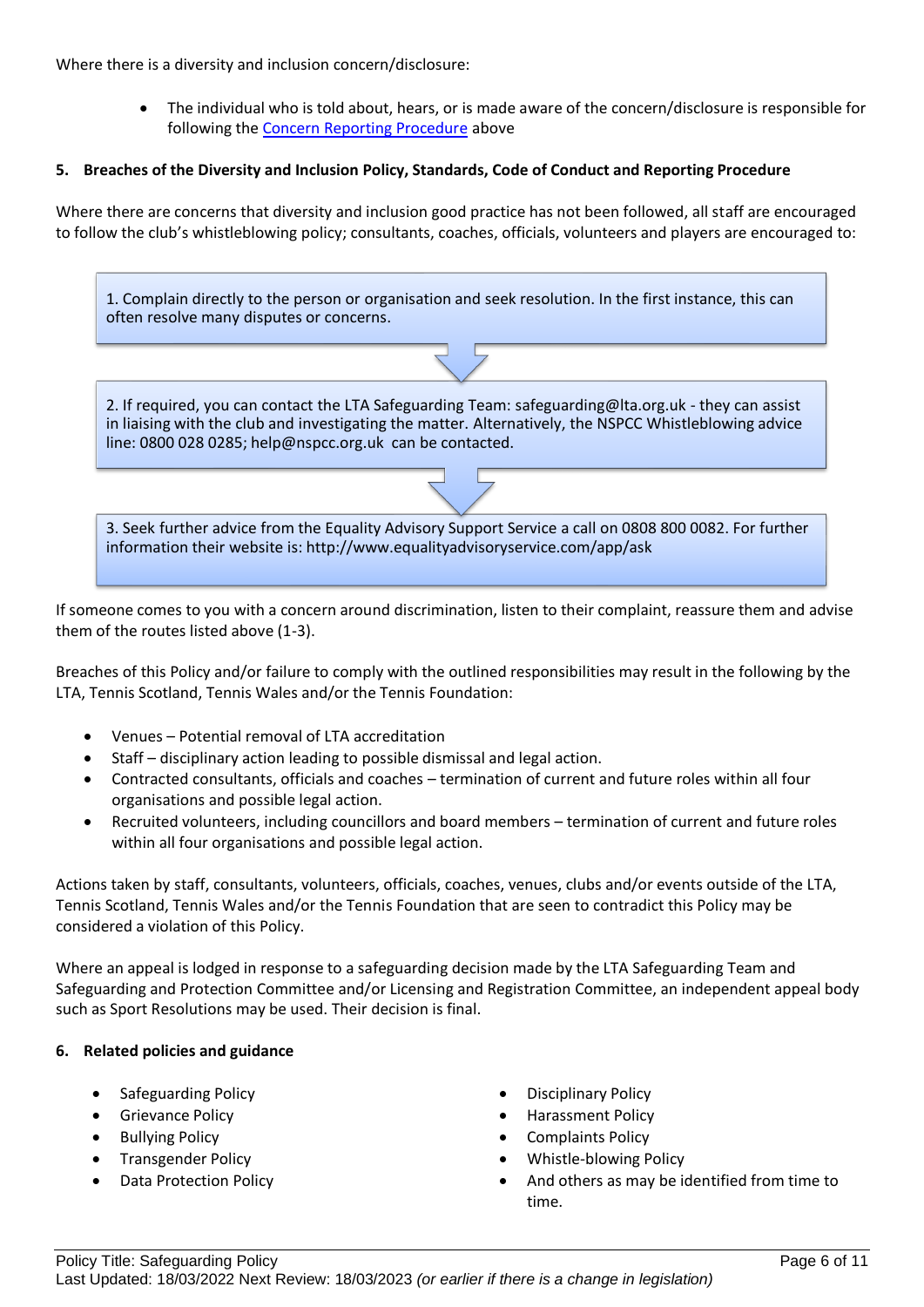# **Codes of Conduct**

#### **All members of staff, volunteers and members agree to:**

- Prioritise the well-being of all children and adults at risk at all times
- Treat all children and adults at risk fairly and with respect
- Be a positive role model. Act with integrity, even when no one is looking
- Help to create a safe and inclusive environment both on and off court
- Not allow any rough or dangerous behaviour, bullying or the use of bad or inappropriate language
- Report all allegations of abuse or poor practice to the club Welfare Officer
- Not use any sanctions that humiliate or harm a child or adult at risk
- Value and celebrate diversity and make all reasonable efforts to meet individual needs
- Keep clear boundaries between professional and personal life, including on social media
- Have the relevant consent from parents/carers, children and adults before taking or using photos and videos
- Refrain from making physical contact with children or adults unless it is necessary as part of an emergency or congratulatory (e.g. handshake / high five)
- Refrain from smoking and consuming alcohol during club activities or coaching sessions
- Ensure roles and responsibilities are clearly outlined and everyone has the required information and training
- Avoid being alone with a child or adult at risk unless there are exceptional circumstances
- Refrain from transporting children or adults at risk, unless this is required as part of a club activity (e.g. away match) and there is another adult in the vehicle
- Not abuse, neglect, harm or discriminate against anyone; or act in a way that may be interpreted as such
- Not have a relationship with anyone under 18 for whom they are coaching or responsible for
- Be acutely aware of the power that coaches and coaching assistants develop over players in the coaching relationship and avoid any intimacy (sexual or otherwise) with players

#### **All children agree to:**

- Be friendly, supportive and welcoming to other children and adults
- Play fairly and honestly
- Respect club staff, volunteers and Officials and accept their decisions
- Behave, respect and listen to your coach
- Take care of your equipment and club property
- Respect the rights, dignity and worth of all participants regardless of age, gender, ability, race, culture, religion or sexual identity
- Not use bad, inappropriate or racist language, including on social media
- Not bully, intimidate or harass anyone, including on social media
- Not smoke, drink alcohol or drugs of any kind on club premises or whilst representing the club at competitions or events
- Talk to the club Welfare Officer about any concerns or worries they have about themselves or others

#### **All parents and carers agree to:**

- Positively reinforce your child and show an interest in their tennis
- Use appropriate language at all times
- Be realistic and supportive
- Never ridicule or admonish a child for making a mistake or losing a match
- Treat all children, adults, volunteers, coaches, officials and members of staff with respect
- Behave responsibly at the venue; do not embarrass your child
- Accept the official's decisions and do not go on court or interfere with matches
- Encourage your child to play by the rules, and teach them that they can only do their best
- Deliver and collect your child punctually from the venue
- Ensure your child has appropriate clothing for the weather conditions
- Ensure that your child understands their code of conduct
- Adhere to your venue's safeguarding policy, diversity and inclusion policy, rules and regulations
- Provide emergency contact details and any relevant information about your child including medical history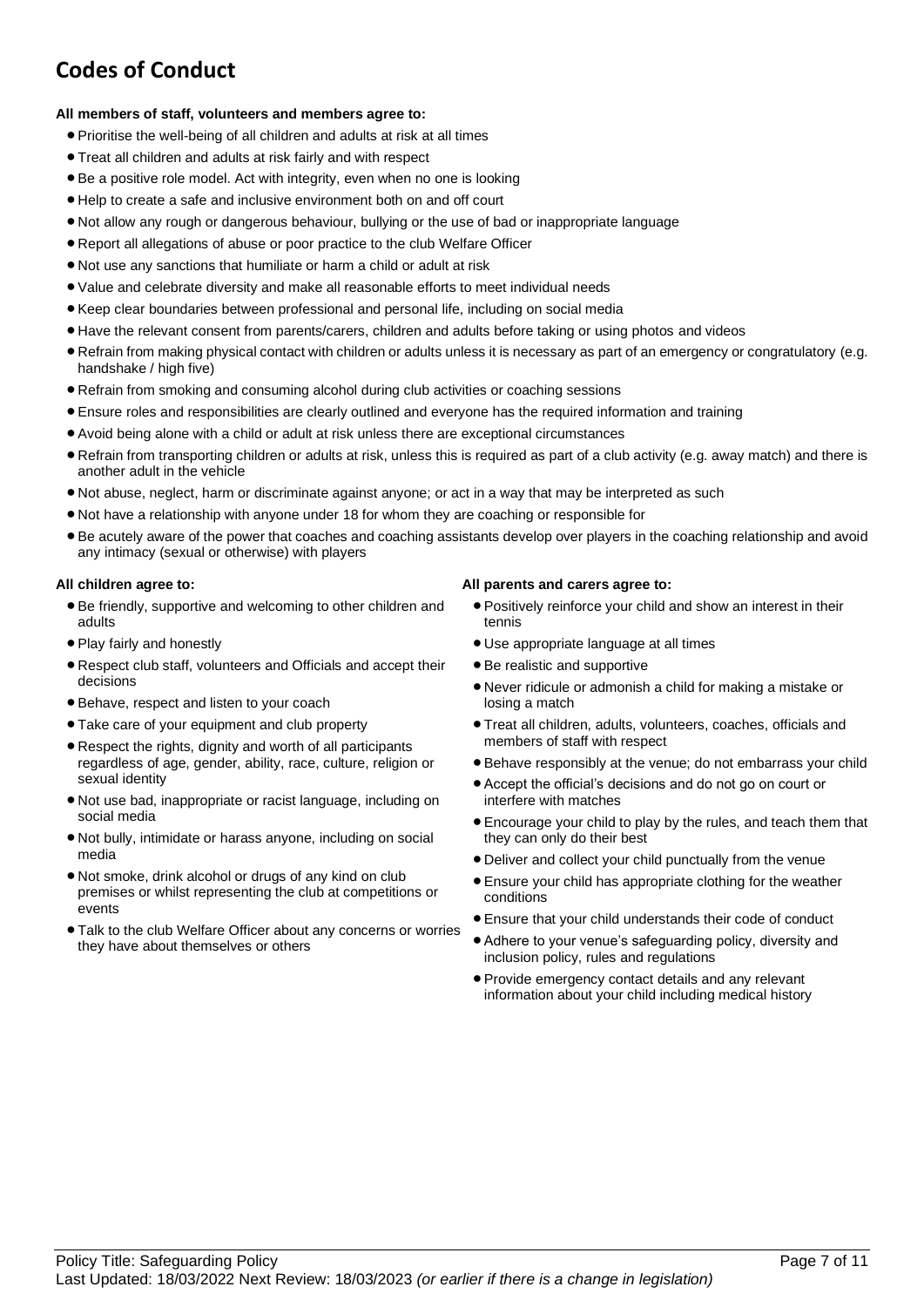#### **Appendix A:**

#### **Glossary of terms**

**Age:** This refers to a person belonging to a particular age group, which can mean people of the same age (e.g. 32 year old's) or range of ages (e.g. 18 - 30-year old's, or people over 50).

**Bisexual or Bi:** – refers to a person who has an emotional and/or sexual orientation towards more than one gender.

**Bullying:** can involve any form of physical, emotional, sexual or discriminatory abuse. It can also include cyberbullying – using social media or mobile phones to perpetrate bullying.

**Direct discrimination:** treating someone less favourably than another person because of a protected characteristic.

**Disability:** A person having a physical or mental impairment that has a substantial and long-term adverse effect on that person's ability to carry out normal day-to-day activities.

**Discrimination:** treating someone in a less favourable way and causing them harm, because of their age, disability, gender reassignment, marriage or civil partnership, pregnancy or maternity, race, religion or belief, sex or sexual orientation.

**Discrimination by association:** discrimination against someone because they are associated with another person who possesses a protected characteristic.

**Discrimination by perception:** discrimination against someone because of the belief that someone possesses a protected characteristic.

**Diversity:** acknowledging and celebrating the differences between groups of people and between individuals**.**

**Equality**: treating everyone with fairness and respect and recognising and responding to the needs of individuals. Taking positive actions to address existing disadvantages and barriers affecting how people engage with and participate in tennis.

**Ethnicity**: the social group a person belongs to, and either identifies with or is identified with by others, as a result of a mix of cultural and other factors including language, diet, religion, ancestry and physical features traditionally associated with race. Ethnicity is essentially self-defined and may change over time.

**Gay**: refers to a man who has an emotional, romantic and/or sexual orientation towards men. Also, a generic term for lesbian and gay sexuality - some women define themselves as gay rather than lesbian.

**Gender identity: t**his is an individual's internal self-perception of their own gender. A person may identify as a man, as a woman, as neither man or woman (non-binary) or as androgyne/polygender.

**Gender reassignment**: The process of changing or transitioning from one gender to another.

**Harassment:** unwanted conduct related to a relevant protected characteristic, which has the purpose or effect of violating an individual's dignity or creating and intimidating, hostile, degrading, humiliating or offensive environment for that individual or creates an intimidating, hostile, degrading, humiliating or offensive environment. The focus is on the perception of the complainant not the intent of the perpetrator. Employees can complain of behaviour they find offensive even if it is not directed at them.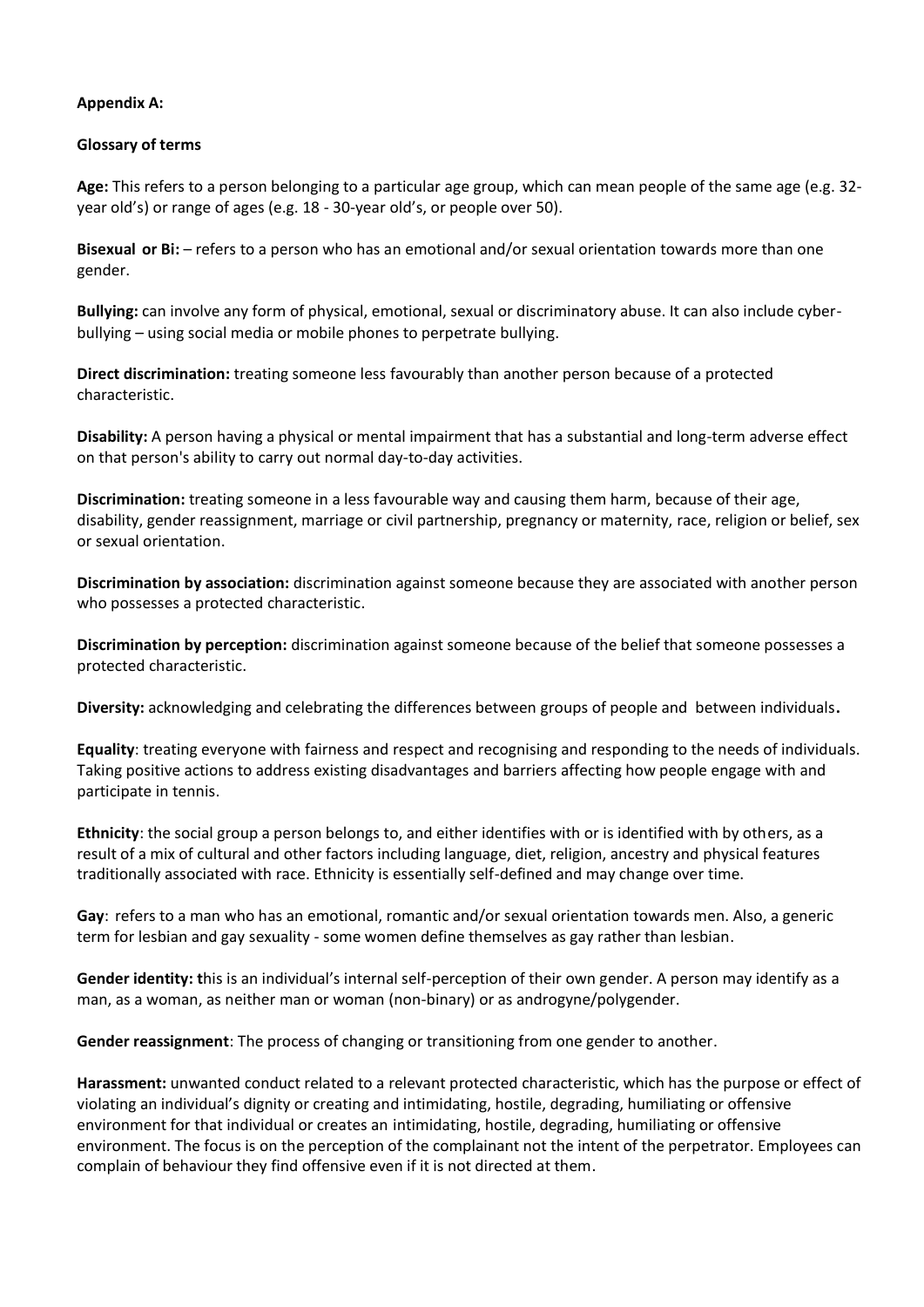**Hate crime:** crime that is targeted at a person because of hostility or prejudice towards that person's disability, race or ethnicity, religion or belief, sexual orientation or transgender identity. This can be committed against a person or property.

**Homophobia**: the fear, unreasonable anger, intolerance or/and hatred toward homosexuality, lesbian gay and bisexual people whether that person is homosexual or not.

**Inclusive leadership** – leaders who are aware of their own biases and preferences, actively seek out and consider different views and perspectives to inform better decision-making. They see diverse talent as a source of competitive advantage and inspire diverse people to drive organisational and individual performance towards a shared vision.

**An Inclusive Leader** – is a role model exemplar of inclusive behaviour; listens to and seeks out the views of diverse people and takes account of these views, without bias, in the decisions they make; appreciates that a diverse group of people will generate more creative solutions to problems and encourages this; inspires people through a shared vision of future success and motivates them to deliver it; leverages difference for high performance and provides responsive excellence to customers', clients' and service users' needs; provides positive feedback to boost people's self-efficacy; puts effort into helping diverse people identify their talents and develop them for performance now and future advancement; communicates authentically and honestly in a way that inspires trust, loyalty and well-being.

**Inclusion:** recognising that people from different backgrounds may have difference needs and expectations and may experience barriers in trying to access tennis. An inclusive venue is one that takes steps to attract and engage with people from many different backgrounds and meet their needs so that everyone has a positive experience and has the opportunity to achieve their potential.

**Indirect discrimination:** a practice, policy or rule which applies to everyone in the same way, but that has a worse effect on some people than others.

**LGBTQ:** an acronym for Lesbian, Gay, Bisexual, Trans and Questioning.

**Lesbian**: a woman who has an emotional romantic and /or sexual orientation towards women.

**Monitoring equality**: refers to data collection and analysis to check if people with protected characteristics are participating and being treated equally. For example: monitoring of the number of people with a disability who play tennis at our venue.

**Non-binary** – an umbrella term for a person who does not identify as only male or only female, or who may identify as both.

**Positive action:** a range of lawful actions that seek to overcome or minimise disadvantages (for example in employment opportunities) that people who share a protected characteristic have experienced, or to meet their different needs.

**Pregnancy and maternity**: pregnancy is the condition of being pregnant or expecting a baby. Maternity refers to the period after the birth, and is linked to maternity leave in the employment context. In the non-work context, protection against maternity discrimination is for 26 weeks after giving birth, and this includes treating a woman unfavourably because she is breastfeeding.

**Questioning**: it refers to the process of exploring your own sexual orientation and/or gender identity.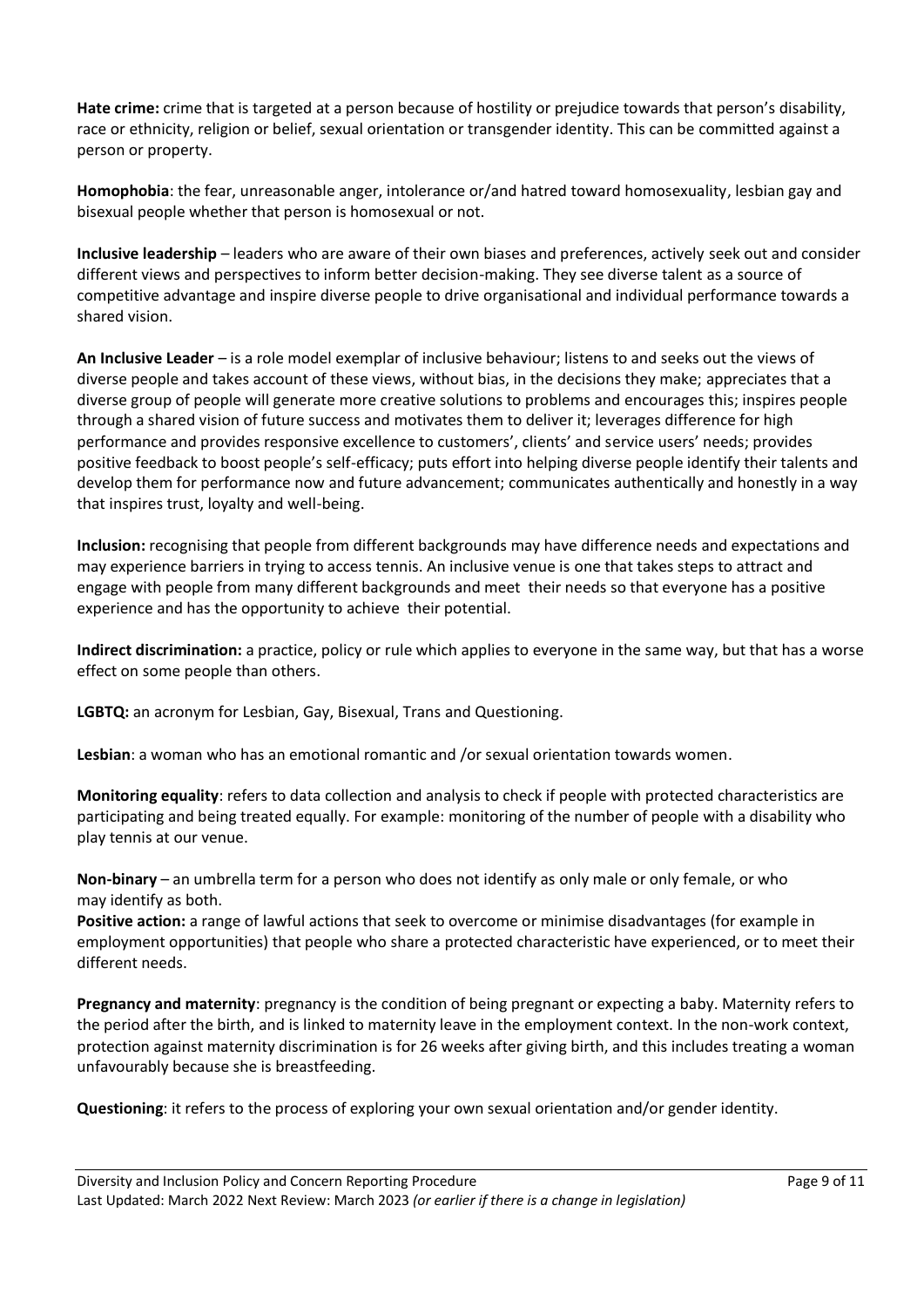**Race:** refers to the protected characteristic of race. It refers to a group of people defined by their race, colour, and nationality (including citizenship) ethnic or national origins.

**Radicalisation, extremism and terrorist behavior**: Radicalisation is the process by which a person comes to support terrorism and/or forms of extremism. Extremism is vocal or active opposition to fundamental British values, including democracy, the rule of law, individual liberty and mutual respect and tolerance of different faiths and beliefs. There is no single way to identify an individual who is likely to be susceptible to extremist ideology. The internet and the use of social media can be a major factor in the radicalisation of people.

**Reasonable adjustment**: What is considered reasonable will depend on all the circumstances of the case including the size of an organisation and its resources, what is practicable, the effectiveness of what is being proposed and the likely disruption that would be caused by taking the measure in question as well as the availability of financial assistance

**Religion or belief:** religion has the meaning usually given to it but belief includes religious and philosophical beliefs including lack of belief (e.g. atheism). Generally, a belief should affect your life choices or the way you live for it to be included in the definition.

**Sex:** refers to the biological makeup such as primary and secondary sexual characteristics, genes, and hormones. The legal sex is usually assigned at birth and has traditionally been understood as consisting of two mutually exclusive groups, namely men and women.

**Sexual orientation:** a person's emotional, romantic and/or sexual attraction to another person.

**Trans:** an umbrella term to describe people whose gender is not the same as, or does not sit comfortably with, the sex they were assigned at birth. Trans people may describe themselves using one or more of a wide variety of terms, including (but not limited to) transgender, cross dresser, non-binary, genderqueer (GQ).

**Transphobia**: the fear, unreasonable anger, dislike, intolerance or/and hatred toward trans people, whether that person has undergone gender reassignment or is perceived to have done that.

**Transsexual Person:** someone who has started the process of changing their gender identity is undergoing or has undergone gender reassignment.

**Unconscious bias or implicit bias:** this refers to a bias that we are unaware of, and which happens outside of our control. It is a bias that happens automatically and is triggered by our brain making quick judgments and assessments of people and situations, influenced by our background, cultural environment and personal experiences.

**Victimisation:** when someone is treated badly because they have made or supported a complaint or grievance.